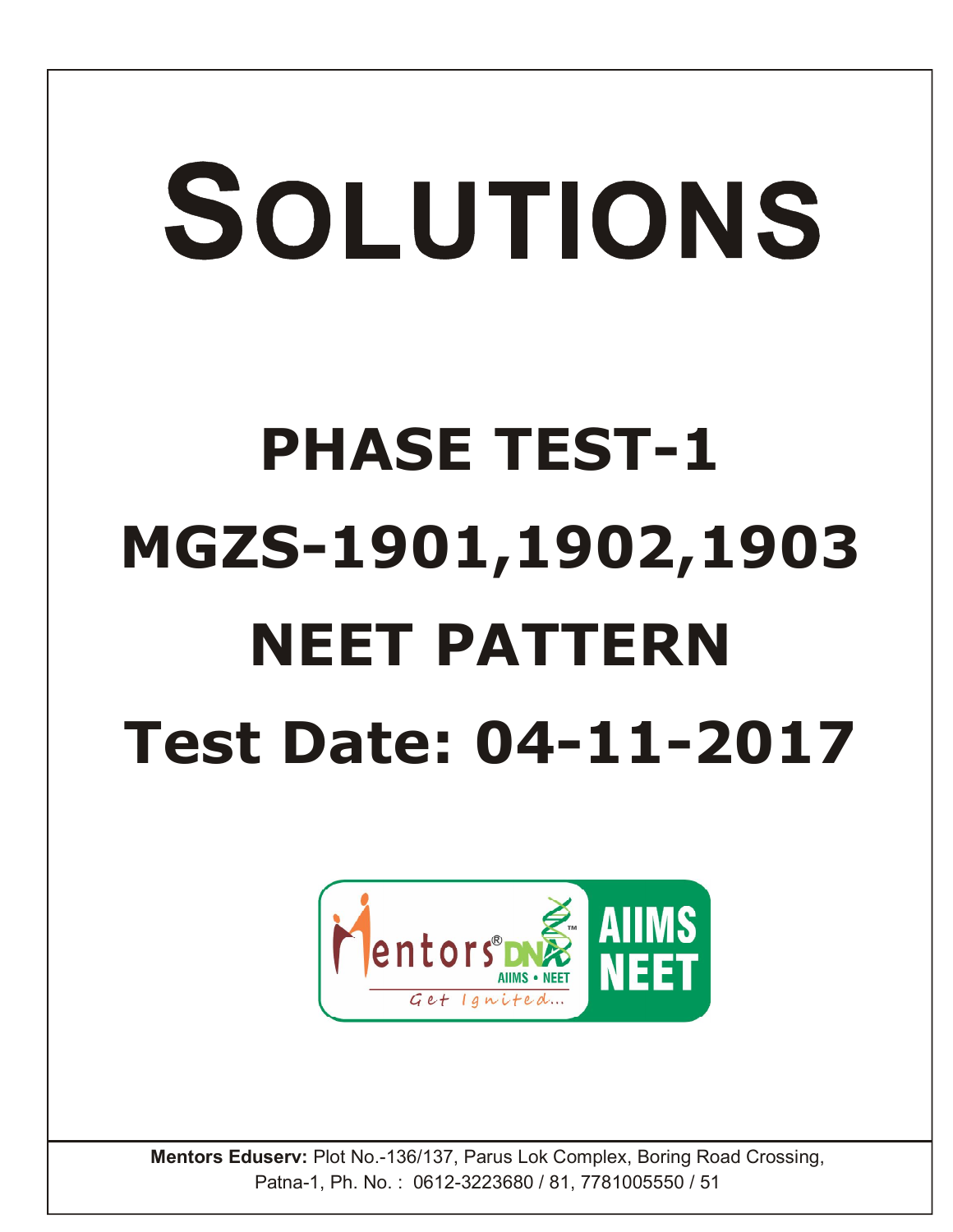[ **2** ] **Phase Test–I\_MGZS-1901,1902,1903\_(NEET\_Sol.)\_04-11-17 PHYSICS 1. (1)** Magnitude of velocity = Speed So, if the speed is zero then it must have zero velocity also. **2. (2)** dv dv dx a dt dx dt vdv a dx **3. (3)** Velocity at the mid-point = (When acceleration is constant) Given, v = 3u, u = u So, 2 2 2 mid 9u u 10u v 2 2 2 mid mid v 5u 5u v **4. (2)** 2 2 1 1 x t 2 x t 2 .....(i) x t 2 1 1 2 dx 1 (t 2) dt 2 1 2 dx 1 (t 2) dt 2 2 1 1 2 2 d x 1 1 (t 2) dt 2 2 3 2 1 2 2 1 1 1 1 1 1 a (t 2) 4 4(t 2) 4 x x (t 2) 3 1 a 4x **5. (2)** Whether body move upwards or downwards

**CONTRACT STREET** 

**Mentors Eduserv: Plot No.-136/137, Parus Lok Complex, Boring Road Crossing, Patna-1, Ph. No. : 0612-3223681/2 | 7544015993/6/7 | 7070999604/5**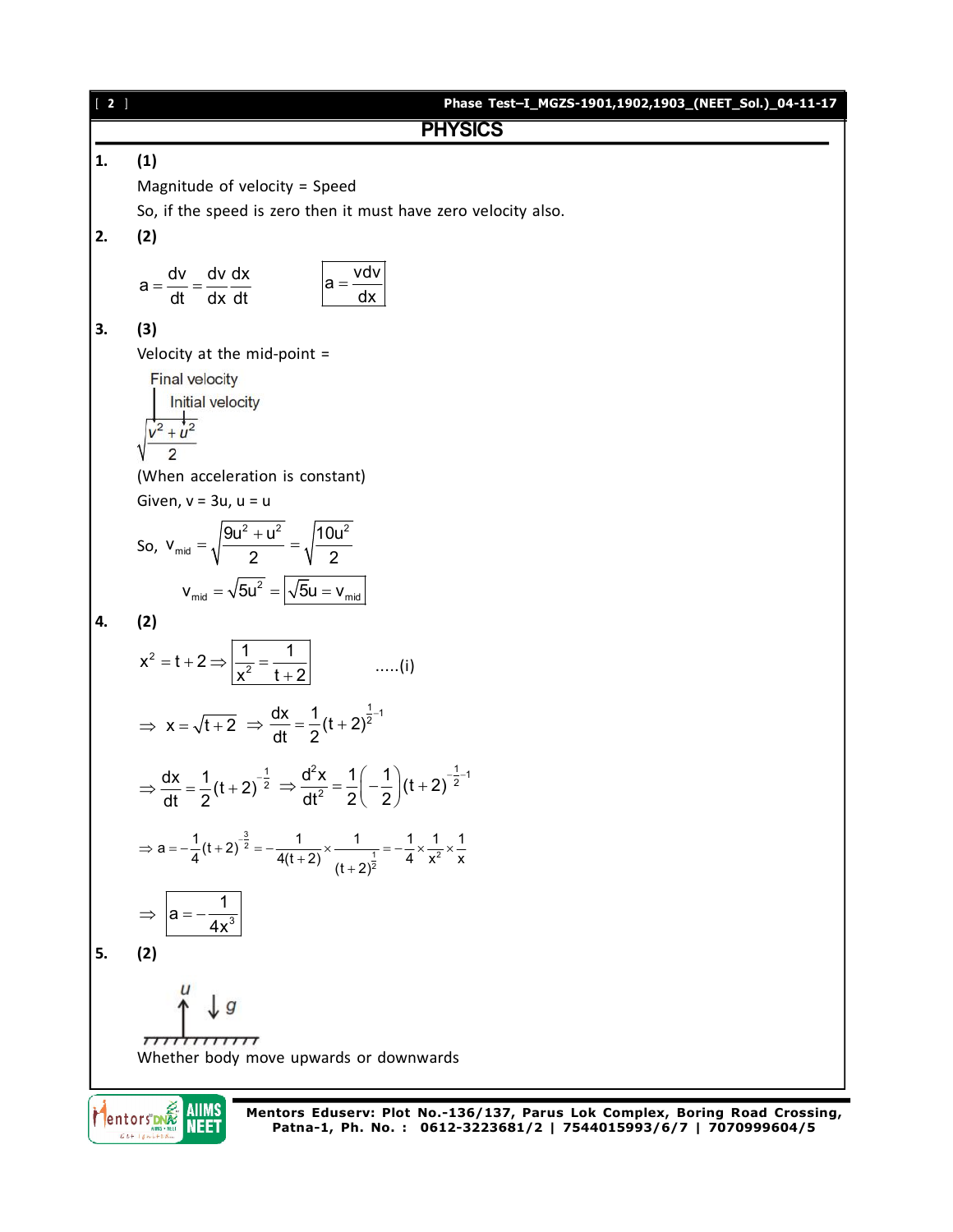**Phase Test–I Moz5-1901,1902,1903 (NET–S01),04-11-17**  
\nthe earth tries to pull it downwards only.  
\nHence during both the motion g will negative.  
\nSo, negative, negative  
\n6. (3)  
\n
$$
x = (-2t^3 + 3t^2 + 5)m \Rightarrow \frac{dx}{dt} = -6t^2 + 6t = v
$$
\n
$$
\Rightarrow \frac{d^2x}{dt^2} = -12t + 6
$$
 (for v = 0,6t = 6t<sup>2</sup> ⇒ t = 1s)  
\na  $\vert_{t=1} = -12 + 6 = -6ms^{-2}$   
\n7. (1)  
\nThe motion under gravity is a symmetric motion and the time taken to go up is same as time taken to  
\nthe common back to the initial position.  
\n $t = 5s$   
\n $4s \farrow 6s$   
\n $3s + 7s$   
\n $4s \farrow 6s$   
\n $3s + 7s$   
\n $1^2$  as  
\n $1^4$  so  $\frac{1}{2}10^n$  second  
\nSo, clearly the distance travelled in 1<sup>st</sup> second is same as that travelled in 10<sup>th</sup> second.  
\n8. (2)  
\n $u = 0, a = 2 ms^{-2}$   
\nThe velocity of object after one second  
\n $v = u + at$   $s = \frac{1}{2} \times 2 \times t^2 = 1m$   
\n $\Rightarrow \frac{v = 2ms^{-1}}{v = 2ms^{-1}}$   
\nNow after separating from the balloon it will move under the effect of gravity alone  
\n $-h = vt - \frac{1}{2} \times 9.8 \times t^2$   
\n $\Rightarrow -1 = 2t - 4.9t^2 \Rightarrow 4.9t^2 - 2t - 1 = 0$ 

 $\Rightarrow$   $\boxed{t = 0.7s}$ 

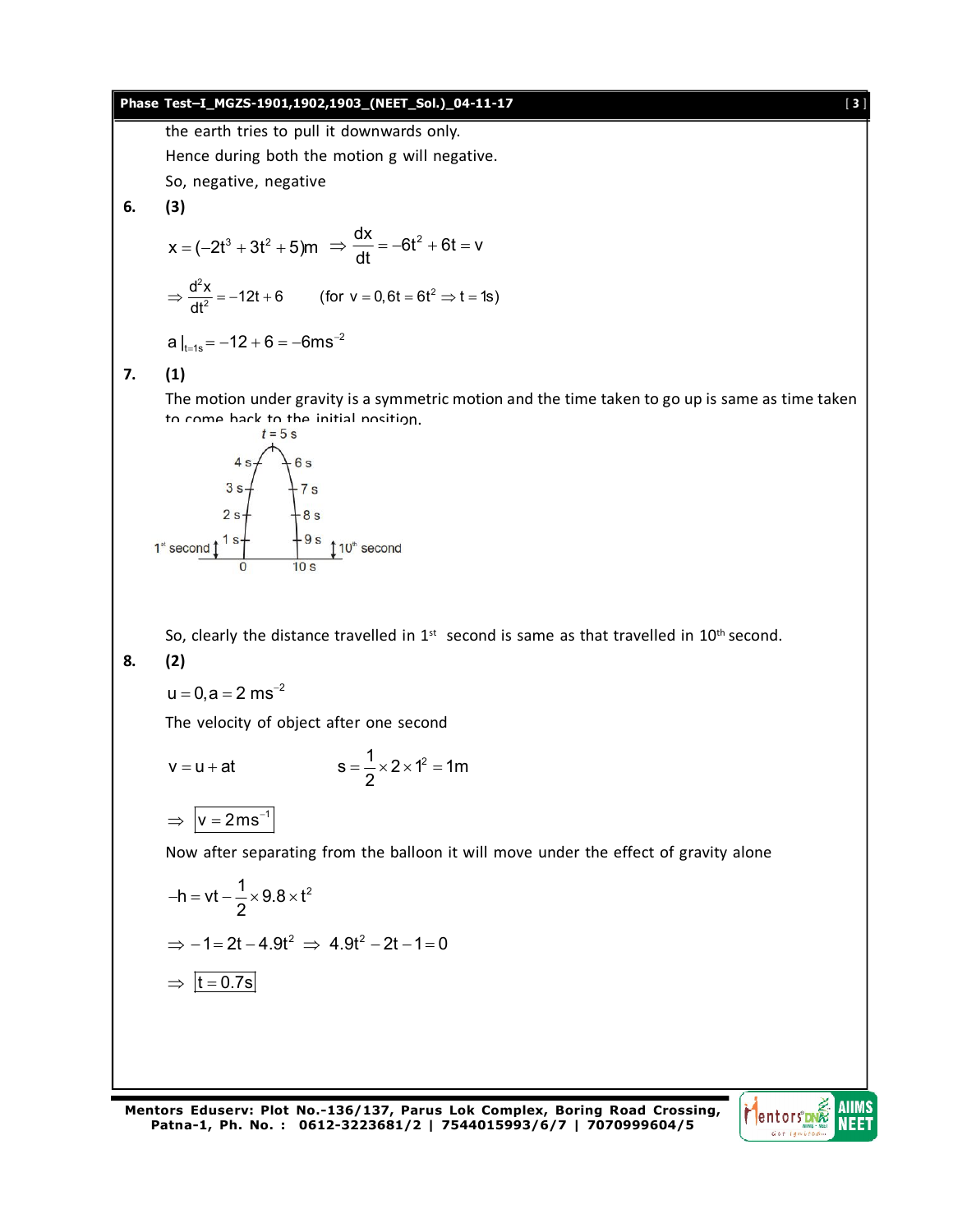

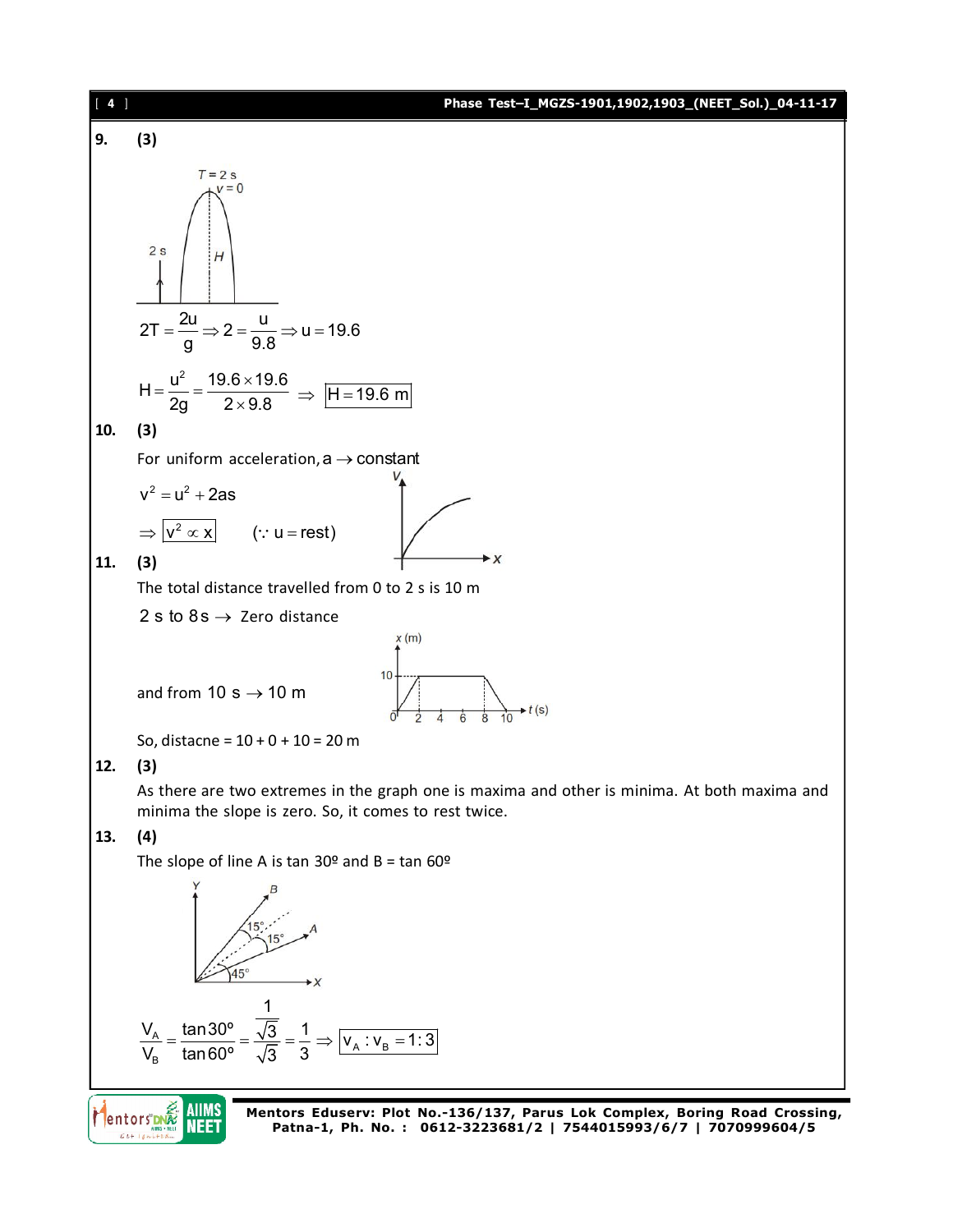

**Mentors Eduserv: Plot No.-136/137, Parus Lok Complex, Boring Road Crossing, Patna-1, Ph. No. : 0612-3223681/2 | 7544015993/6/7 | 7070999604/5**

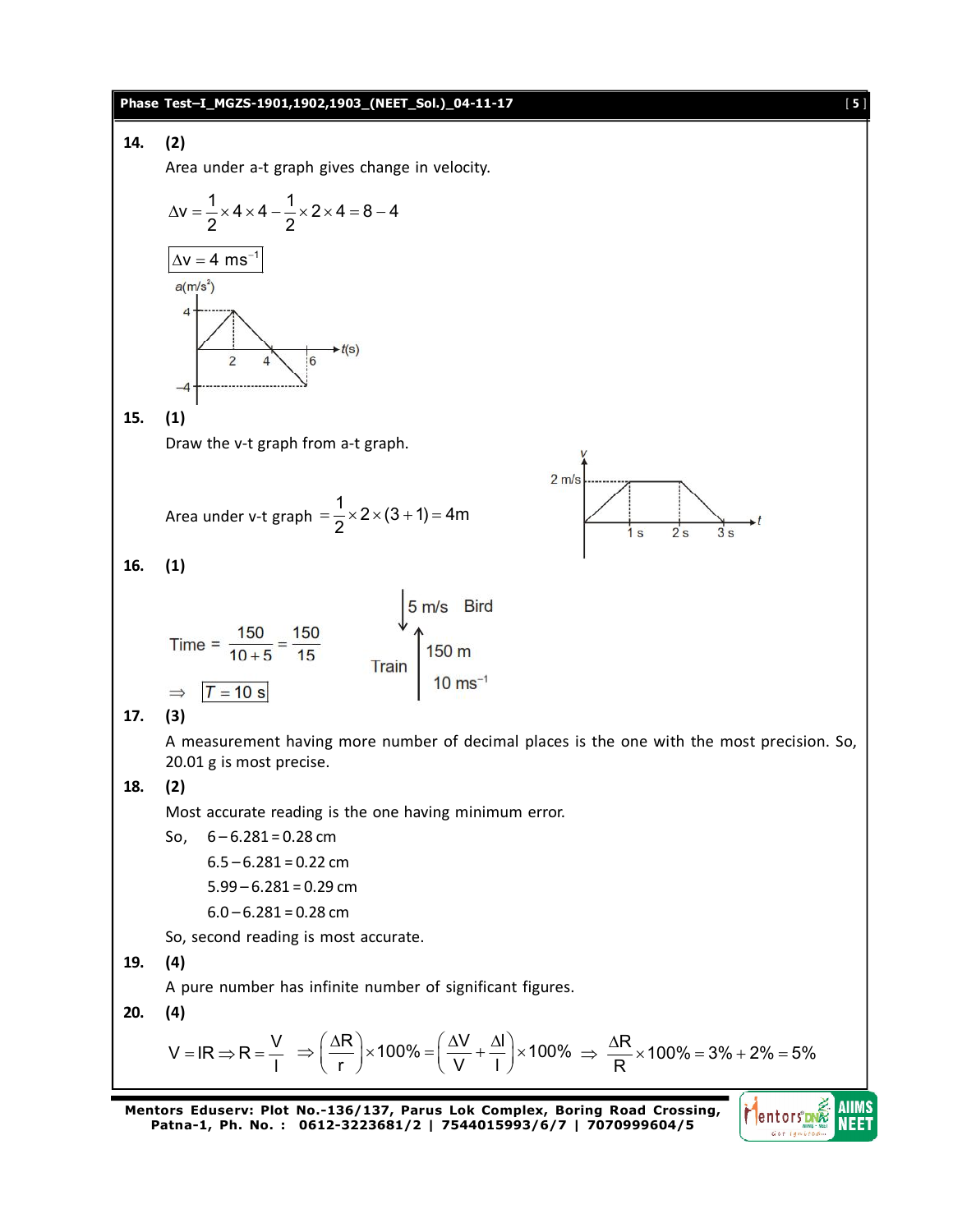| [6] | Phase Test-I_MGZS-1901,1902,1903_(NEET_Sol.)_04-11-17                                                                                                                                      |
|-----|--------------------------------------------------------------------------------------------------------------------------------------------------------------------------------------------|
| 21. | (2)                                                                                                                                                                                        |
|     | The trailing zeros are not significant.                                                                                                                                                    |
|     | So, only two digits are significant.                                                                                                                                                       |
| 22. | (2)                                                                                                                                                                                        |
|     | The dimensions of change in velocity is same as that of velocity $[M^0LT^{-1}]$                                                                                                            |
| 23. | (3)                                                                                                                                                                                        |
|     | Wavelength and focal length both are have units of length.                                                                                                                                 |
|     |                                                                                                                                                                                            |
| 24. | (1) $u = \frac{A\sqrt{x}}{x + B}$                                                                                                                                                          |
|     | By the priciple of homogeneity, $x = B$ (dimensionally)                                                                                                                                    |
|     |                                                                                                                                                                                            |
|     | $\Rightarrow$ $B = [L]$                                                                                                                                                                    |
|     | and $[ML^2T^{-2}] = \frac{AL^{1/2}}{I}$                                                                                                                                                    |
|     | $[ML^2T^{-2}] = AL^{1/2}$                                                                                                                                                                  |
|     | $A = [ML^{3/2}T^{-2}]$                                                                                                                                                                     |
| 25. | (3)                                                                                                                                                                                        |
|     | Sped of light $C = \frac{1}{\sqrt{\mu_0 \epsilon_0}} \Rightarrow C = (\mu_0 \epsilon_0)^{-1/2}$                                                                                            |
|     | So dimensional formula of $(\mu_0 \varepsilon_0)^{-1/2}$                                                                                                                                   |
| 26. | (3)                                                                                                                                                                                        |
|     | $\left(P + \frac{a}{V^2}\right) = b\frac{\theta}{V}$                                                                                                                                       |
|     | Dimensionally                                                                                                                                                                              |
|     |                                                                                                                                                                                            |
|     | $P = \frac{a}{V^2}$                                                                                                                                                                        |
|     | $ML^{-1}T^{-2} \times L^6 = a \Rightarrow  a = [ML^5T^{-2}] $                                                                                                                              |
| 27. | (3)                                                                                                                                                                                        |
|     | $R = \frac{V}{I} = \frac{W/q}{I} = \frac{W}{I^2t}$                                                                                                                                         |
|     | $R = \frac{ML^2T^{-2}}{l^2T} \Rightarrow [ML^2T^{-3}l^{-2}]$                                                                                                                               |
|     | $ R = [ML^2T^{-3}l^{-2}]$                                                                                                                                                                  |
|     | <b>AIIMS</b>                                                                                                                                                                               |
|     | Mentors Eduserv: Plot No.-136/137, Parus Lok Complex, Boring Road Crossing,<br><b>Mentors</b> DNA<br>NEET<br>Patna-1, Ph. No.: 0612-3223681/2   7544015993/6/7   7070999604/5<br>Got Ignit |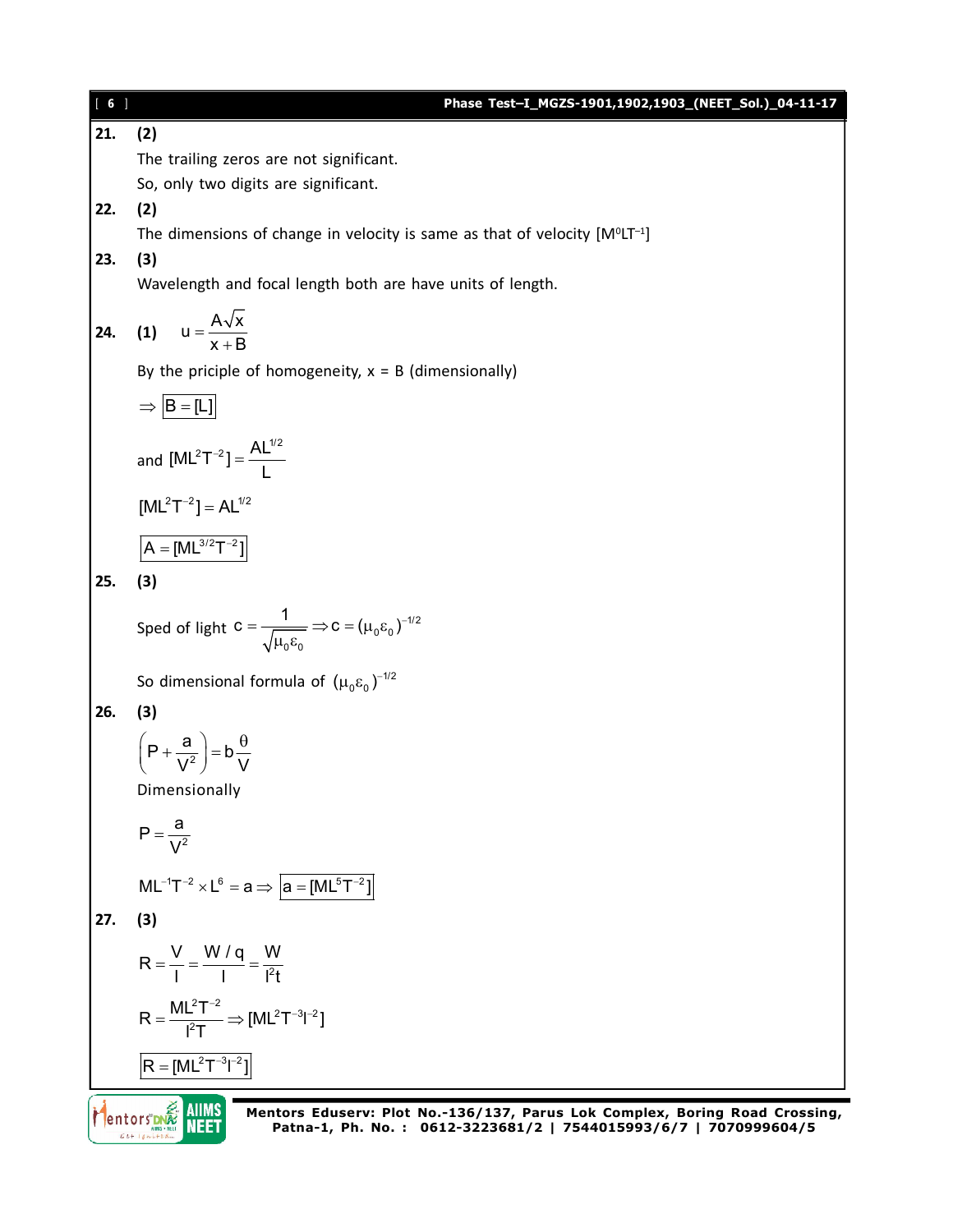**28. (2)**  $G = [E^a \ d^b \ P^c]$  $E = [ML^2T^{-2}]$  $\mathsf{d} = [\mathsf{ML}^{-3}]$  $P = [ML^2T^{-3}]$  $G = [M^{-1}L^3T^{-2}]$  $[M^{-1}L^{3}T^{-2}] = [ML^{2}T^{-2}]^{a} [ML^{-3}]^{b} [ML^{2}T^{-3}]^{c}$  $a + b + c = -1$  $2a - 3b + 2c = 3$  $-2a - 3c = -2 \Rightarrow 2a + 3c = 2$ On solving,  $a = -2$  $b = -1$  $c = 2$ So  $|G = [E^{-2}d^{-1}P^2]|$ **29. (1)**  $KE = \frac{1}{2}MV^2$ 2  $=$  $\frac{K}{2}$  × 100% =  $\frac{\Delta M}{M}$  × 100% +  $\frac{2\Delta V}{M}$  × 100% K M V  $\Rightarrow \frac{\Delta K}{K} \times 100\% = \frac{\Delta M}{M} \times 100\% + \frac{2\Delta V}{M} \times 1$  $= 2\% + 2 \times 3\%$  $\frac{\text{K}}{\text{K}} \times 100\% = 8\%$ K  $\Rightarrow$   $\frac{\Delta K}{16} \times 100\% = 8$ **30. (3)** Volume of sphere  $=$   $\frac{4}{3}\pi R^3$ 3  $=\frac{1}{6}\pi F$  $\frac{\text{V}}{\text{V}}$  × 100% = 3 ×  $\frac{\Delta R}{R}$  × 100% = 3 × 2% V R  $\Rightarrow \frac{\Delta V}{V} \times 100\% = 3 \times \frac{\Delta R}{R} \times 100\% = 3 \times 2$  $\frac{V}{I}$  × 100% = 6% V  $\Rightarrow$   $\frac{\Delta V}{V} \times 100\% = 6$ 

**Mentors Eduserv: Plot No.-136/137, Parus Lok Complex, Boring Road Crossing, Patna-1, Ph. No. : 0612-3223681/2 | 7544015993/6/7 | 7070999604/5**



**Phase Test–I\_MGZS-1901,1902,1903\_(NEET\_Sol.)\_04-11-17** [ **7** ]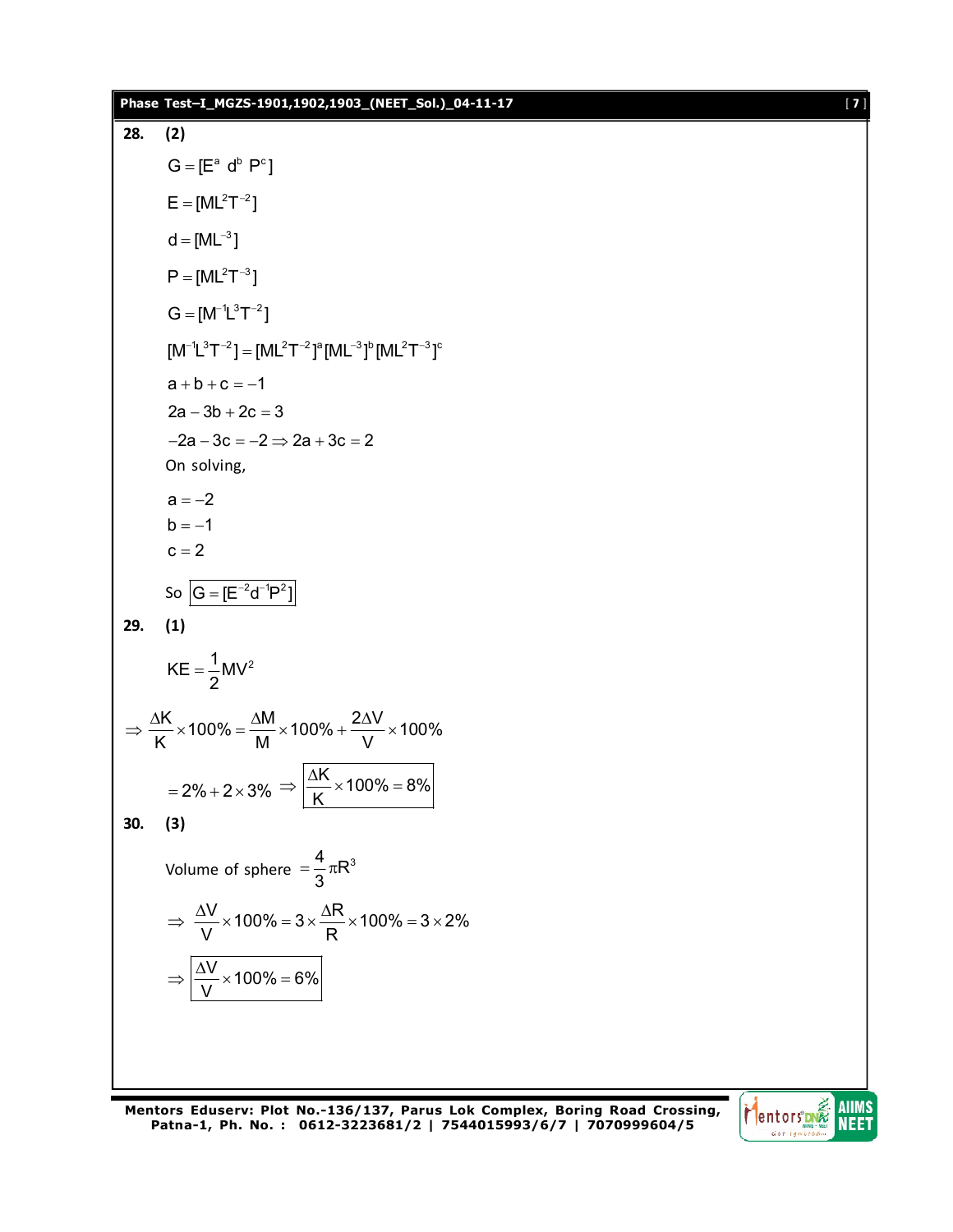| [ 8 ] | Phase Test-I_MGZS-1901,1902,1903_(NEET_Sol.)_04-11-17                                                                                                       |
|-------|-------------------------------------------------------------------------------------------------------------------------------------------------------------|
| 31.   | (1)                                                                                                                                                         |
|       | $\frac{L}{R}$ = Time                                                                                                                                        |
| 32.   | (2)                                                                                                                                                         |
|       | $v = at + \frac{b}{t + c}$                                                                                                                                  |
|       |                                                                                                                                                             |
|       | By the principle of homogeeneity                                                                                                                            |
|       | $c = t = [T]$                                                                                                                                               |
|       | $at = v \Rightarrow a = [LT^{-2}]$                                                                                                                          |
|       | $\frac{b}{T} = LT^{-1} \Rightarrow b = [L]$                                                                                                                 |
| 33.   | (1)                                                                                                                                                         |
|       | $\vec{A} = 2\hat{i} + 4\hat{j} - 5\hat{k}$ : $ \vec{A}  = \sqrt{(2)^2 + (4)^2 + (-5)^2} = \sqrt{45}$                                                        |
|       | $\cos \alpha = \frac{2}{\sqrt{45}}$ , $\cos \beta = \frac{4}{\sqrt{45}}$ , $\cos \gamma = \frac{-5}{\sqrt{45}}$                                             |
| 34.   | (2)                                                                                                                                                         |
|       | $\vec{A} = \hat{i} + \hat{j} \implies  A  = \sqrt{1^2 + 1^2} = \sqrt{2}$                                                                                    |
|       | $\cos \alpha = \frac{A_x}{ A } = \frac{1}{\sqrt{2}} = \cos 45^\circ$ : $\alpha = 45^\circ$                                                                  |
| 35.   | (1)                                                                                                                                                         |
|       | $\vec{P}_1$ = m v sin $\theta$ $\hat{i}$ – m v cos $\theta$ $\hat{j}$                                                                                       |
|       | and $\vec{P}_2 = m v \sin \theta \hat{i} + m v \cos \theta \hat{j}$                                                                                         |
|       | So change in momentum                                                                                                                                       |
|       | $\overrightarrow{\Delta P} = \overrightarrow{P}_2 - \overrightarrow{P}_1 = 2m$ v cos $\theta$ $\hat{j}$ , $ \Delta \overrightarrow{P}  = 2m$ v cos $\theta$ |
| 36.   | (1)                                                                                                                                                         |
| 37.   | (1)                                                                                                                                                         |
|       | Resultant $\vec{R} = \vec{P} + \vec{Q} + \vec{P} - \vec{Q} = 2\vec{P}$                                                                                      |
|       | The angle between $\vec{p}$ and $2\vec{p}$ is zero.                                                                                                         |
| 38.   | (3)                                                                                                                                                         |
|       | $\hat{R} = \frac{\vec{R}}{IR} = \frac{\hat{i} + \hat{j}}{\sqrt{1^2 + 1^2}} = \frac{1}{\sqrt{2}} \hat{i} + \frac{1}{\sqrt{2}} \hat{j}$                       |
|       |                                                                                                                                                             |
|       | IIMS<br>Mentors Eduserv: Plot No.-136/137, Parus Lok Complex, Boring Road Crossing,<br>Patna-1, Ph. No.: 0612-3223681/2   7544015993/6/7   7070999604/5     |
|       |                                                                                                                                                             |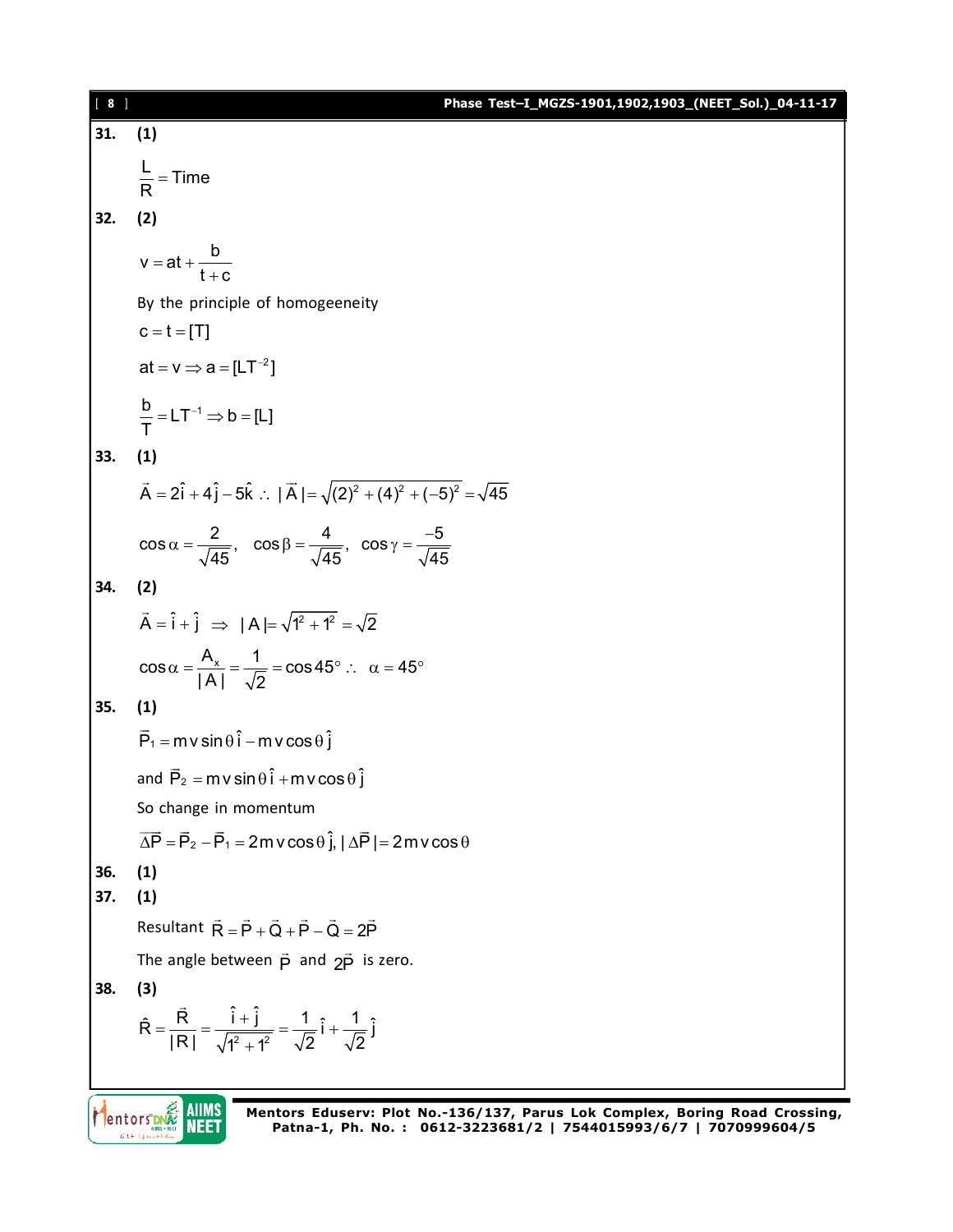**Phase Test–I\_MGZS-1901,1902,1903\_(NEET\_Sol.)\_04-11-17** [ **9** ] **39. (3) 40. (4)** Displacement, electrical and acceleration are vector quantities. **41. (3)**  $R = A + B$  $\vec{R} = \vec{A} + \vec{B} = 6\hat{i} + 7\hat{j} + 3\hat{i} + 4\hat{j} = 9\hat{i} + 11\hat{j}$  $\therefore$   $|\vec{R}| = \sqrt{9^2 + 11^2} = \sqrt{81 + 121} = \sqrt{202}$  $\rightarrow$ **42. (1)** v = 2v sin $\vert \frac{0}{2} \vert = 2 \times$  v  $\times$  sin 90 2  $\Delta v = 2v \sin \left( \frac{\theta}{2} \right) = 2 \times v \times \sin 90^{\circ}$ **43. (1)**  $S = r_2 - r_1$  $\rightarrow$  $W = \vec{F} \cdot \vec{S} = (4\hat{i} + \hat{j} + 3\hat{k}).(11\hat{i} + 11\hat{j} + 15\hat{k})$  $=(4 \times 11 + 1 \times 11 + 3 \times 15) = 100$  J. **44. (2)** ˆ ˆ ˆ i j k  $A \times B = |3 \t1 \t2 \t$ 2  $-2$  4  $\times$ B=| - $\rightarrow$   $\rightarrow$  $= (1 \times 4 - 2 \times -2)\hat{i} + (2 \times 2 - 4 \times 3)\hat{j} + (3 \times -2 - 1 \times 2)\hat{k}$  $= 8\hat{i} - 8\hat{j} - 8\hat{k}$  $\therefore$  Magnitude of  $\vec{A} \times \vec{B} = |\vec{A} \times \vec{B}| = \sqrt{(8)^2 + (-8)^2 + (-8)^2}$  $=8\sqrt{3}$ **45. (1)**  $\vec{\tau} = \vec{r} \times \vec{F} = (7\hat{i} + 3\hat{j} + \hat{k})(-3\hat{i} + \hat{j} + 5\hat{k})$ ˆ ˆ ˆ i j k 7 3 1 3 1 5  $\vec{\tau} =$ - $\rightarrow$  $= 14\hat{i} - 38\hat{j} + 16\hat{k}$ 

**Mentors Eduserv: Plot No.-136/137, Parus Lok Complex, Boring Road Crossing, Patna-1, Ph. No. : 0612-3223681/2 | 7544015993/6/7 | 7070999604/5**

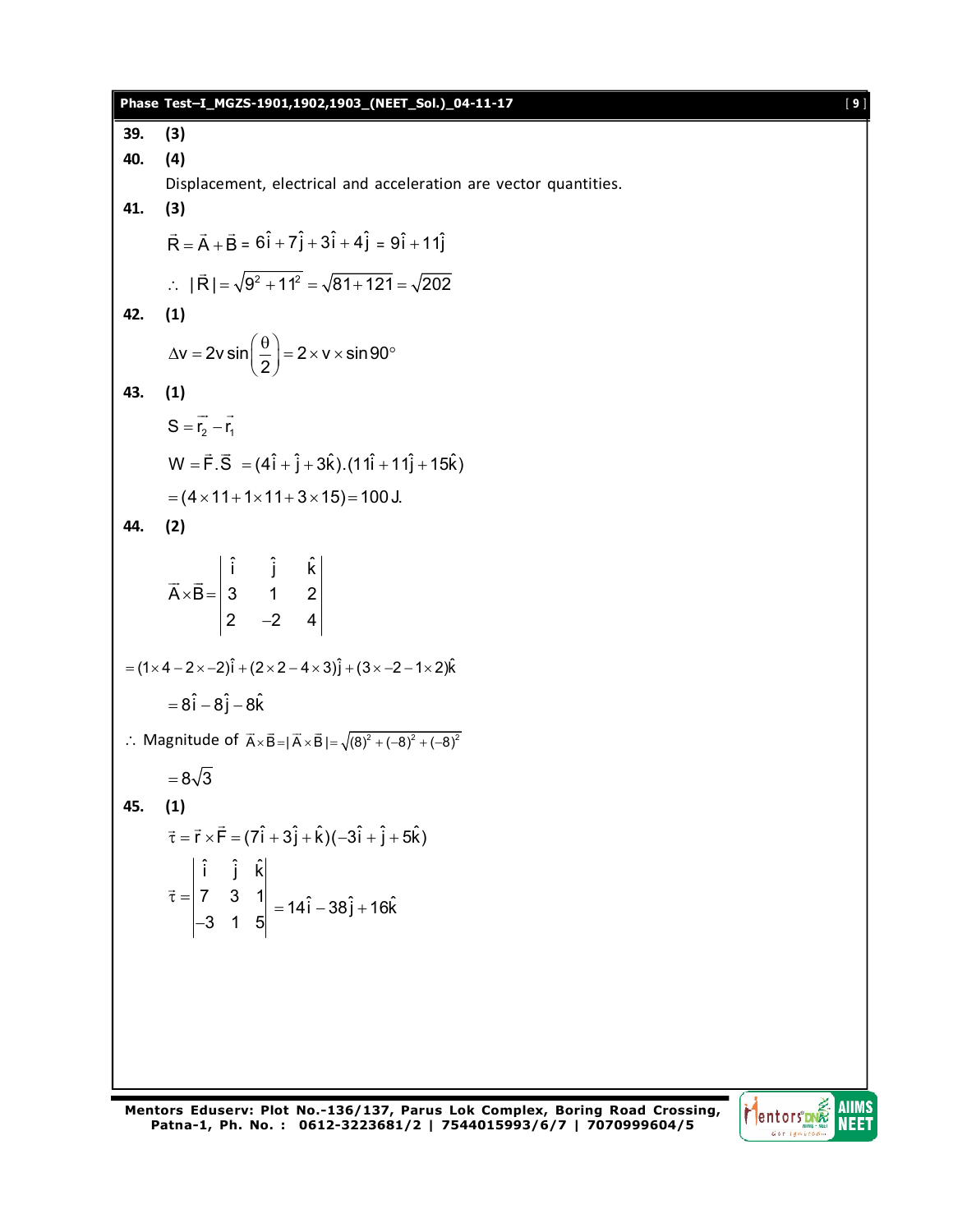

Mentors DNE **AIIMS**<br>NEET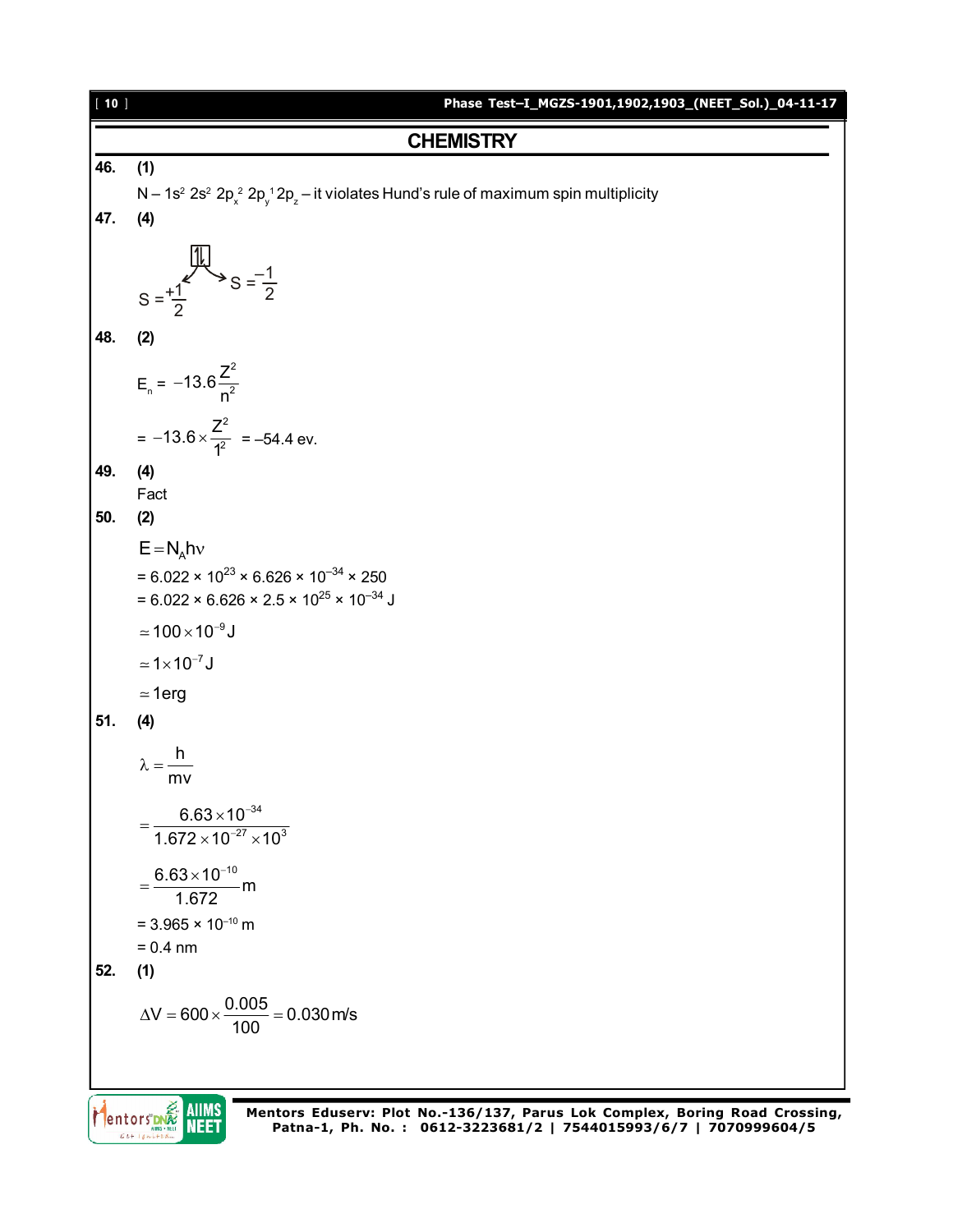## **Phase Test–I\_MGZS-1901,1902,1903\_(NEET\_Sol.)\_04-11-17** [ **11** ]

$$
\Delta x \text{ m } \Delta v = \frac{h}{4\pi}
$$
\n
$$
\Delta x = \frac{h}{4\pi \times m \Delta v}
$$
\n
$$
= \frac{6.63 \times 10^{-34}}{4 \times 3.14 \times 9.1 \times 10^{-31} \times 0.03} = 1.93 \times 10^{-3} \text{ m}
$$
\n53. (4)\n54. (1)\n55. (4)\nHigher (n + 1) value - Higher will be energy.  
\nWhen (n + 1) is same then higher value of n higher will have higher.\n56. (1)\n
$$
\lambda = \frac{h}{mv} = \frac{6.63 \times 10^{-34}}{10 \times 10^{-16} \times 100} = 6.63 \times 10^{-31} \text{ m}
$$
\n57. (3)\n
$$
n = 3
$$
\n
$$
1 = 2 \text{ (for 3d)}
$$
\n
$$
m = -2, -1, 0, +1, +2
$$
\n
$$
K - 1s^2 2s^2 2p^6 3s^2 3p^6 4s^1.
$$
\nNo 3d electron is potassium\n59. (1)\n60. (4)\nMolar mass = 2 × V.D\n
$$
= 2 \times 30 = 60
$$
\nE.F. mass = 30\n
$$
n = \frac{MF \text{ mass}}{EF \text{. mass}} = \frac{60}{30} = 60
$$
\nM. F. = 2 × E.F.  
\n= 2 × CH<sub>2</sub>O = C<sub>2</sub>H<sub>4</sub>O<sub>2</sub> = CH<sub>3</sub>COOH.  
\nCH<sub>3</sub>COOH + Na — → CH<sub>3</sub>COONa +  $\frac{1}{2}$ H<sub>2</sub>\n61. (3)\nNa<sub>2</sub>SO<sub>4</sub>10H<sub>2</sub>O.  $\frac{3}{2}$ 2g<sub>2</sub> M<sub>2</sub>SO<sub>4</sub>10H<sub>2</sub>O. 322gm Na<sub>2</sub>SO<sub>4</sub>10H<sub>2</sub>O.

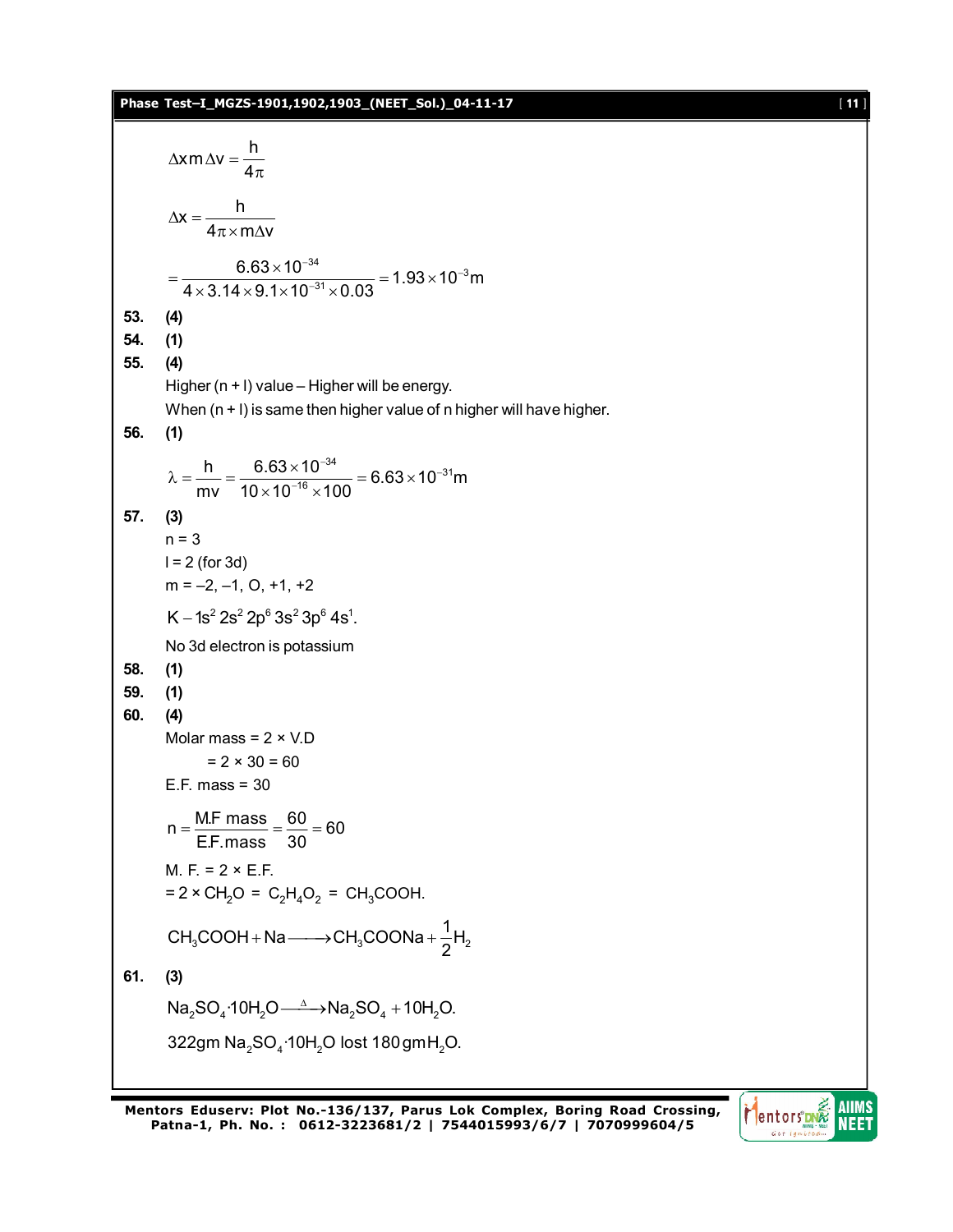| $[12]$ |                                                    |                              |                                                                      |                             |                                                    |                                            |     | Phase Test-I_MGZS-1901,1902,1903_(NEET_Sol.)_04-11-17                                                                                           |     |      |     |      |     |  |
|--------|----------------------------------------------------|------------------------------|----------------------------------------------------------------------|-----------------------------|----------------------------------------------------|--------------------------------------------|-----|-------------------------------------------------------------------------------------------------------------------------------------------------|-----|------|-----|------|-----|--|
|        |                                                    | $\therefore$ 100 gm          |                                                                      |                             | $\frac{180}{322}$ × 100gmH <sub>2</sub> O.         |                                            |     |                                                                                                                                                 |     |      |     |      |     |  |
|        |                                                    |                              | $= 55.9$ gm H <sub>2</sub> O                                         |                             |                                                    |                                            |     |                                                                                                                                                 |     |      |     |      |     |  |
| 62.    | (2)                                                |                              |                                                                      |                             |                                                    |                                            |     |                                                                                                                                                 |     |      |     |      |     |  |
|        | $I_2O_3$                                           |                              |                                                                      |                             |                                                    |                                            |     |                                                                                                                                                 |     |      |     |      |     |  |
|        |                                                    |                              | 2 × 127 gm lodine combine with 3 × 16 gm oxygen                      |                             |                                                    |                                            |     |                                                                                                                                                 |     |      |     |      |     |  |
|        |                                                    | $\therefore$ .42.3 gm lodine |                                                                      |                             | $\frac{3\times16}{2\times127}\times$ 42.3gm oxygen |                                            |     |                                                                                                                                                 |     |      |     |      |     |  |
|        |                                                    | $= 8$ gm oxygen              |                                                                      |                             |                                                    |                                            |     |                                                                                                                                                 |     |      |     |      |     |  |
| 63.    | (2)                                                |                              |                                                                      |                             |                                                    |                                            |     |                                                                                                                                                 |     |      |     |      |     |  |
| 64.    | (3)                                                |                              |                                                                      |                             |                                                    |                                            |     | Empirical and molecular formula mass has same percentage composition.                                                                           |     |      |     |      |     |  |
|        |                                                    |                              | $CaCO3 + 2HCl \rightarrow CaCl2 + H2O + CO2$                         |                             |                                                    |                                            |     |                                                                                                                                                 |     |      |     |      |     |  |
|        |                                                    |                              | 100 gm pure CaCO <sub>3</sub> gives 22.4 lit. $CO2$                  |                             |                                                    |                                            |     |                                                                                                                                                 |     |      |     |      |     |  |
|        |                                                    |                              |                                                                      |                             |                                                    |                                            |     |                                                                                                                                                 |     |      |     |      |     |  |
|        |                                                    | $\therefore$ 5gm pure        |                                                                      |                             |                                                    | $\frac{22.4}{100}$ × 5 lit CO <sub>2</sub> |     |                                                                                                                                                 |     |      |     |      |     |  |
| 65.    | (4)                                                |                              |                                                                      |                             |                                                    |                                            |     |                                                                                                                                                 |     |      |     |      |     |  |
| 66.    | (4)                                                |                              |                                                                      |                             |                                                    |                                            |     |                                                                                                                                                 |     |      |     |      |     |  |
| 67.    | (4)                                                |                              |                                                                      |                             |                                                    |                                            |     |                                                                                                                                                 |     |      |     |      |     |  |
|        |                                                    | Vol. of solution =           |                                                                      | mass of solution<br>density |                                                    | 1120<br>1.15                               |     |                                                                                                                                                 |     |      |     |      |     |  |
|        | Molarity $=$                                       |                              | $\frac{120 \times 1000}{25} \times 1.15 = 2.05 M.$<br>$60\times1120$ |                             |                                                    |                                            |     |                                                                                                                                                 |     |      |     |      |     |  |
| 68.    | (1)                                                | 69.                          | (1)                                                                  | 70.                         | (3)                                                | 71.                                        | (2) | 72.                                                                                                                                             | (3) | 73.  | (3) | 74.  | (3) |  |
| 75.    | (1)                                                | 76.                          | (4)                                                                  | 77.                         | (3)                                                | 78.                                        | (2) | 79.                                                                                                                                             | (2) | 80.  | (3) | 81.  | (3) |  |
| 82.    | (2)                                                | 83.                          | (4)                                                                  | 84.                         | (1)                                                | 85.                                        | (3) | 86.                                                                                                                                             | (1) | 87.  | (1) | 88.  | (3) |  |
| 89.    | (4)                                                | 90.                          | (1)                                                                  |                             |                                                    |                                            |     |                                                                                                                                                 |     |      |     |      |     |  |
|        |                                                    |                              |                                                                      |                             |                                                    |                                            |     | <b>BOTANY</b>                                                                                                                                   |     |      |     |      |     |  |
| 91.    | (3)                                                | 92.                          | (1)                                                                  | 93.                         | (4)                                                | 94.                                        | (4) | 95.                                                                                                                                             | (1) | 96.  | (4) | 97.  | (1) |  |
| 98.    | (2)                                                | 99.                          | (3)                                                                  | 100.                        | (2)                                                | 101.                                       | (4) | 102.                                                                                                                                            | (1) | 103. | (2) | 104. | (3) |  |
| 105.   | (1)                                                | 106.                         | (2)                                                                  | 107.                        | (2)                                                | 108.                                       | (2) | 109.                                                                                                                                            | (4) | 110. | (2) | 111. | (4) |  |
| 112.   | (4)                                                | 113.                         | (4)                                                                  | 114.                        | (4)                                                | 115.                                       | (2) | 116.                                                                                                                                            | (1) | 117. | (2) | 118. | (1) |  |
| 119.   | (1)                                                | 120.                         | (4)                                                                  | 121.                        | (4)                                                | 122.                                       | (3) | 123.                                                                                                                                            | (4) | 124. | (1) | 125. | (4) |  |
| 126.   | (3)<br>133.                                        | 127.<br>(2)                  | (3)<br>134.                                                          | 128.<br>(2)                 | (4)<br>135.                                        | $129.$ (1)<br>(4)                          |     | 130.                                                                                                                                            | (1) | 131. | (1) | 132. | (1) |  |
|        |                                                    |                              |                                                                      |                             |                                                    |                                            |     |                                                                                                                                                 |     |      |     |      |     |  |
|        |                                                    |                              |                                                                      |                             |                                                    |                                            |     |                                                                                                                                                 |     |      |     |      |     |  |
|        | <b>entors</b> DNE<br>AIMS . NEET<br>$G$ ct Ignited | <b>AIIMS</b><br><b>NEET</b>  |                                                                      |                             |                                                    |                                            |     | Mentors Eduserv: Plot No.-136/137, Parus Lok Complex, Boring Road Crossing,<br>Patna-1, Ph. No.: 0612-3223681/2   7544015993/6/7   7070999604/5 |     |      |     |      |     |  |